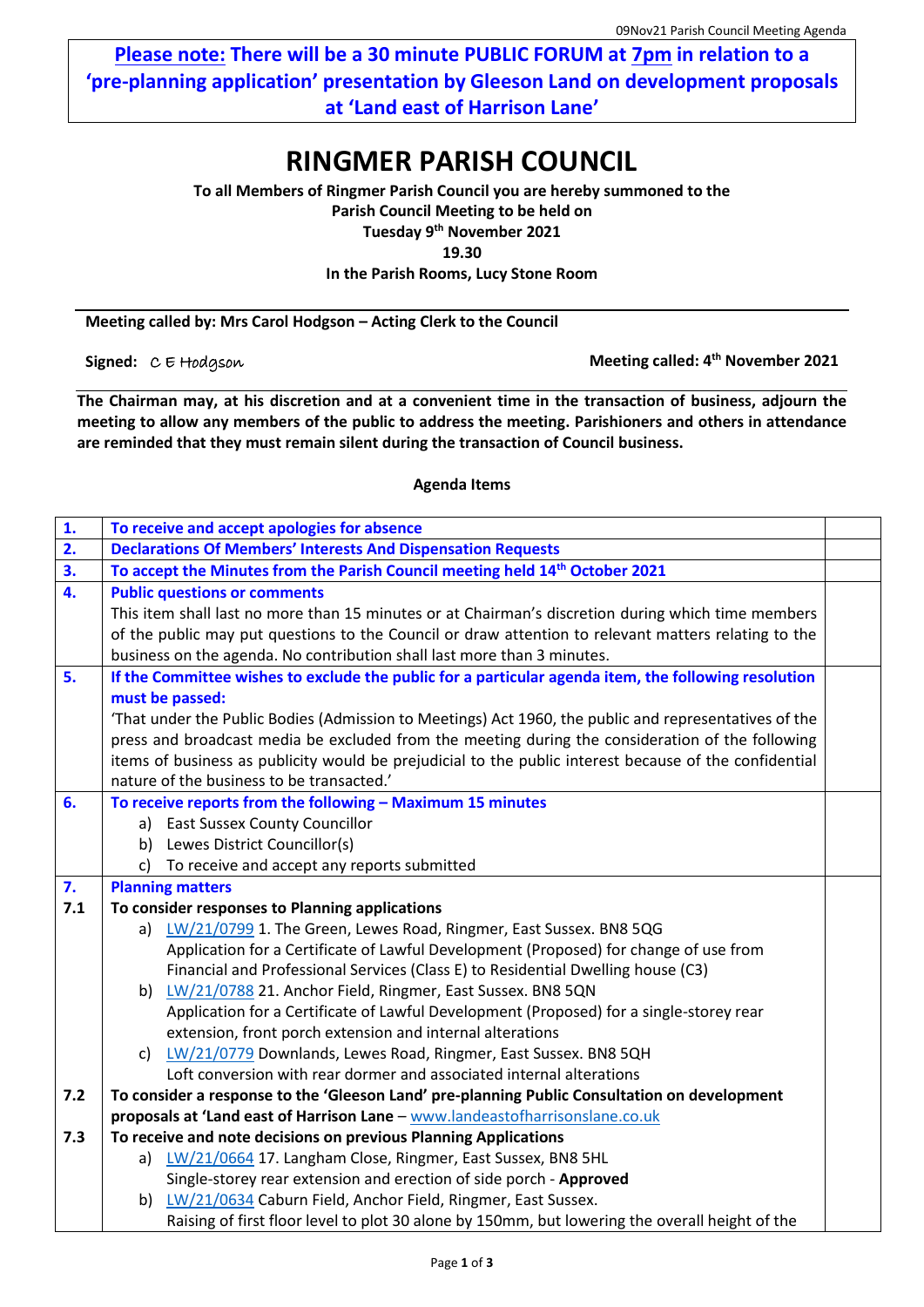|     |              | 09Nov21 Parish Council Meeting Agenda                                                            |            |
|-----|--------------|--------------------------------------------------------------------------------------------------|------------|
|     |              | dwelling so that the overall envelope height and massing remains the same - NMA in relation      |            |
|     |              | to approval LW/18/0808 - Approved                                                                |            |
|     |              | c) LW/21/0618 2. Ringmer Park Cottages, Ham Lane, Ringmer, East Sussex. BN8 5SE                  |            |
|     |              | Single-storey rear extn, two-storey side extension and detached flat roof garage - Approved      |            |
|     |              | d) LW/21/0616 Oxham House, Wellingham Lane, Wellingham, Ringmer, East Sussex. BN8 5SP            |            |
|     |              | Demolition of existing garage and erection of a two-storey side extension - Approved             |            |
|     |              | e) LW/21/0582 7. Oakmede Way, Ringmer, East Sussex. BN8 5JL                                      |            |
|     |              | Erection of rear conservatory - Approved                                                         |            |
|     | f)           | LW/21/0566 Norlington Gate Farm, Norlington Lane, Ringmer, East Sussex, BN8 5SG                  |            |
|     |              | Construction of a new separate driveway to the existing long barn dwelling house - Approved      |            |
|     |              | g) LW/21/0561 Norlington Gate Farm, Norlington Lane, Ringmer, East Sussex, BN8 5SG               |            |
|     |              | Partial demolition of a pigsty, refurbishment of an existing garage with new access gate and     |            |
|     |              | grasscrete drive - Approved                                                                      |            |
|     |              | h) LW/21/0560 Oak Side Farm Campsite, Green Lane, Ringmer, East Sussex, BN8 5AD                  |            |
|     |              | Part conversion of existing agricultural barn to single dwelling and associated works            |            |
|     |              | (Amendment to previously approved scheme LW/19/0175, not implemented) - Approved                 |            |
|     | $\mathsf{i}$ | LW/21/0558 Norlington Gate Farm, Norlington Lane, Ringmer, East Sussex, BN8 5SG                  |            |
|     |              | Construction of a 4-bay car port, including one enclosed - Approved                              |            |
|     | j)           | LW/21/0557 Norlington Gate Farm, Norlington Lane, Ringmer, East Sussex, BN8 5SG                  |            |
|     |              | Refurbishment of an existing dairy building with timber clad roof and walls - Approved           |            |
|     | k)           | LW/21/0545 3. Broyle Mill, Ringmer, East Sussex, BN8 5GB                                         |            |
|     |              | Single-storey outbuilding - Approved                                                             |            |
|     | $\vert$      | LW/21/0517 29. Mill Mead, Ringmer, East Sussex. BN8 5JG                                          |            |
|     |              | Single-storey rear extension with first floor dormer extension in newly created cat-slide roof   |            |
|     |              | - Approved                                                                                       |            |
|     |              | m) LW/21/0511 41. The Forges, Ringmer, East Sussex. BN8 5FA                                      |            |
|     |              | Single-storey side extension - Approved                                                          |            |
|     |              | n) $LW/21/0482$ 1 – 2. Bishops Lane, Ringmer, East Sussex. BN8 5LB                               |            |
|     |              | Demolition of existing conservatory, single-storey rear extension with associated internal       |            |
|     |              | alterations and replace roof tiles - Approved                                                    |            |
|     |              | o) LW/21/0477 22. Delves Close, Ringmer, East Sussex, BN8 5JW                                    |            |
|     |              | Extension to existing porch - Approved                                                           |            |
|     |              | p) LW/21/0456 5. Crockendale Field, Lewes Road, Ringmer, East Sussex. BN8 5QZ                    |            |
|     |              | Single-storey and two-storey side extension - Approved                                           |            |
|     |              | q) LW/21/0434 Broyle Gate Farm, Lewes Road, Ringmer, East Sussex                                 |            |
|     |              | Replacement of a window with a pair of glazed doors - Refused                                    |            |
|     | r)           | LW/21/0369/CD Land North Of Chapters, Bishops Lane, Ringmer, East Sussex                         |            |
|     |              | Discharge of condition 21 (noise) of application LW/14/0127 - Approved                           |            |
|     | s)           | LW/21/0356 Chapelfield House, Harveys Lane, Ringmer, East Sussex. BN8 5AG                        |            |
|     |              | Proposed siting of two roundhouses to provide holiday accommodation - Approved                   |            |
|     | t)           | LW/21/0317 Brockwells Industrial Estate, The Broyle, Ringmer, East Sussex                        |            |
|     |              | Retrospective application for the extension of a B8 Storage and Distribution building -          |            |
|     |              | <b>Approved</b>                                                                                  |            |
|     |              | u) LW/21/0061 Caburn Field, Anchor Field, Ringmer, East Sussex.                                  |            |
|     |              | 3 flagpoles adjacent to proposed sales cabins with fascia signs - Approved                       |            |
|     |              | v) LW/20/0380/CD Diplocks Yard, Bishops Lane, Ringmer, East Sussex. BN8 5LD                      |            |
|     |              | Discharge of condition 12 of application LW/16/0704 to provide a contamination risk              |            |
|     |              | assessment - Approved                                                                            |            |
| 8.  |              | To receive an update on acquiring the land at Broyle Gate Farm covered by Ringmer NHP Policy 8.4 | <b>OFF</b> |
| 9.  |              | <b>Finance Matters</b>                                                                           |            |
| 9.1 |              | a) To receive the latest statement of accounts                                                   |            |
|     |              | b) To receive the latest bank reconciliation                                                     |            |
|     |              | c) To approve the list of payments                                                               |            |
|     |              | d) To receive the Reserves Statement including movement                                          |            |
|     |              | e) To receive the CIL Funds Statement including movement                                         |            |
| 9.2 |              | To receive any Grant applications / Donation requests                                            |            |
|     |              |                                                                                                  |            |